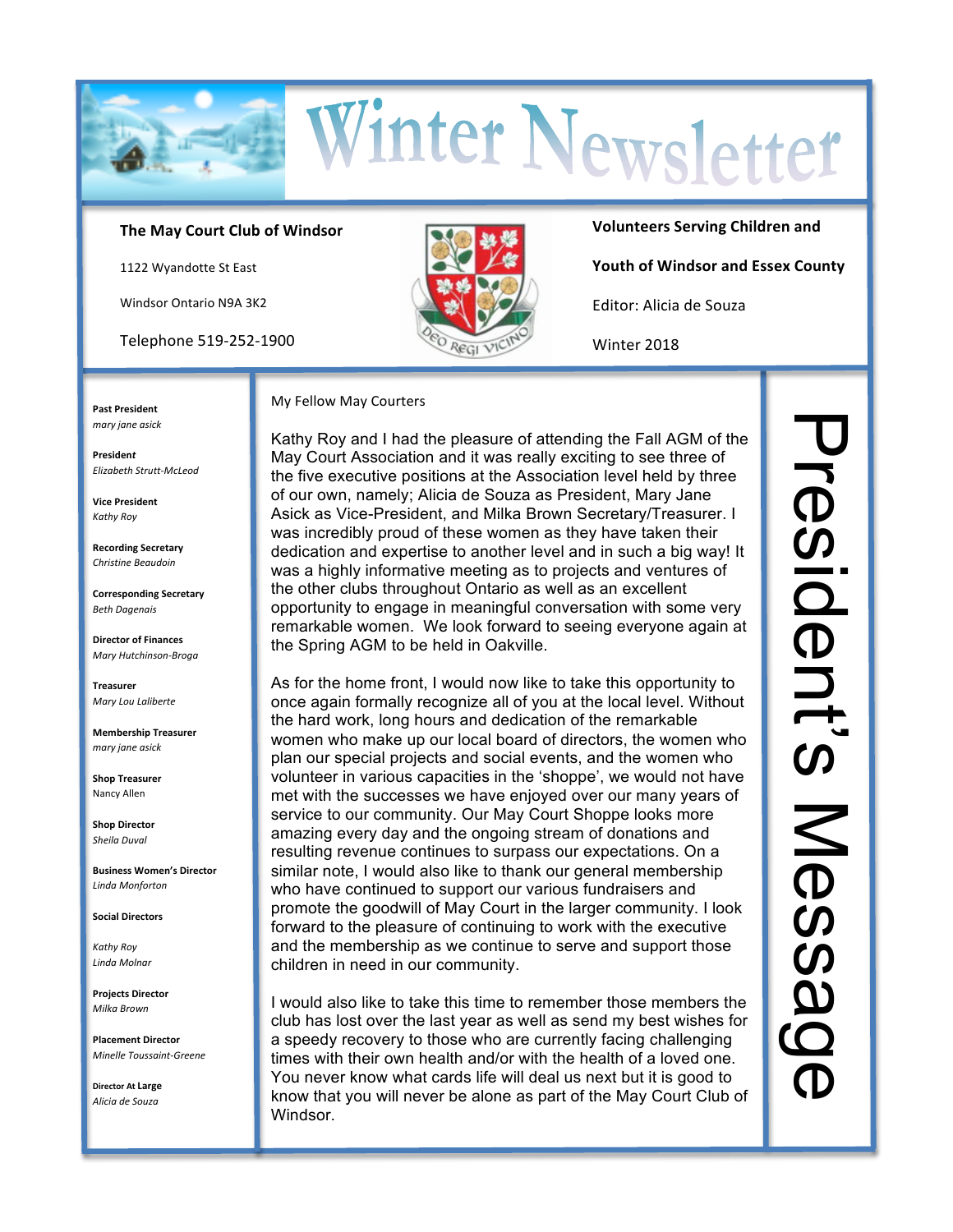# **President's Message** continued

In closing, I would like to extend a warm and heartfelt note of best wishes to you and your loved ones for a safe and happy holiday season and hope to see all of you at our Christmas Tea on November 18<sup>th</sup> and/or our Christmas Luncheon on December 2nd.

Respectfully submitted, Elizabeth Strutt-MacLeod

Donations have continued to flow in during the Fall and we are well stocked for the Fall/Winter seasons. We are preparing our Christmas season items for display and will have a child and adult Christmas basket - if you have any unused or in good condition Christmas items you would like to unload, please drop them off at the store.

Thank you again to the summer workers. We made \$3,224.70 from three half days per week. Sales are progressing well during the Fall.

Recently we have had some housekeeping calls on our funds with back yard clean-up (still to be completed), signage, a fairly minor roofing problem and readying for fire inspection and the need for inspection/replacement of the night lights. We have experienced vandalism and misuse/mischief in the back yard which may necessitate some future further action.

We have continued to recycle substandard and left-over clothing and items to St. Vincent de Paul, Electronics for Kids, the local Food Bank and Goodwill and have some warmer clothing ready for Street Help.

During the Winter months we usually experience some decrease in our regular volunteers and would greatly appreciate extra help. If you are able to volunteer during the week, please leave your name and contact information either to myself (519 972 1960) or at the shop during open hours (519 252 1900).

Thank you to all those presently volunteering both members and Friends of May Court. You do great work and create a friendly, welcoming environment.

> Respectfully submitted by Sheila Duval, Shop Director

SHOP

REPORT

**If a star appears on the address label of your newsletter, it means that your dues are in arrears. The dues for the year 2016-2017 are \$48.00 (General and Associate) and \$28.00 (Life and Honorary Life).**

Looking for your submissions regarding May Court of Windsor's Proud Heritage

Of what in our history of service to the Windsor and Essex County are you most proud? Is it our screening of preschool children's vision and hearing? Is it the provision of packages to returning service men after World War II? Is it the nutrition programs in schools? Please send submissions to me aliciatherese49@gmail.com or call 519-300-5491.

The May Court Club of Windsor 1122 Wyandotte Street E. Windsor ON N9A 3K5 519-252-1900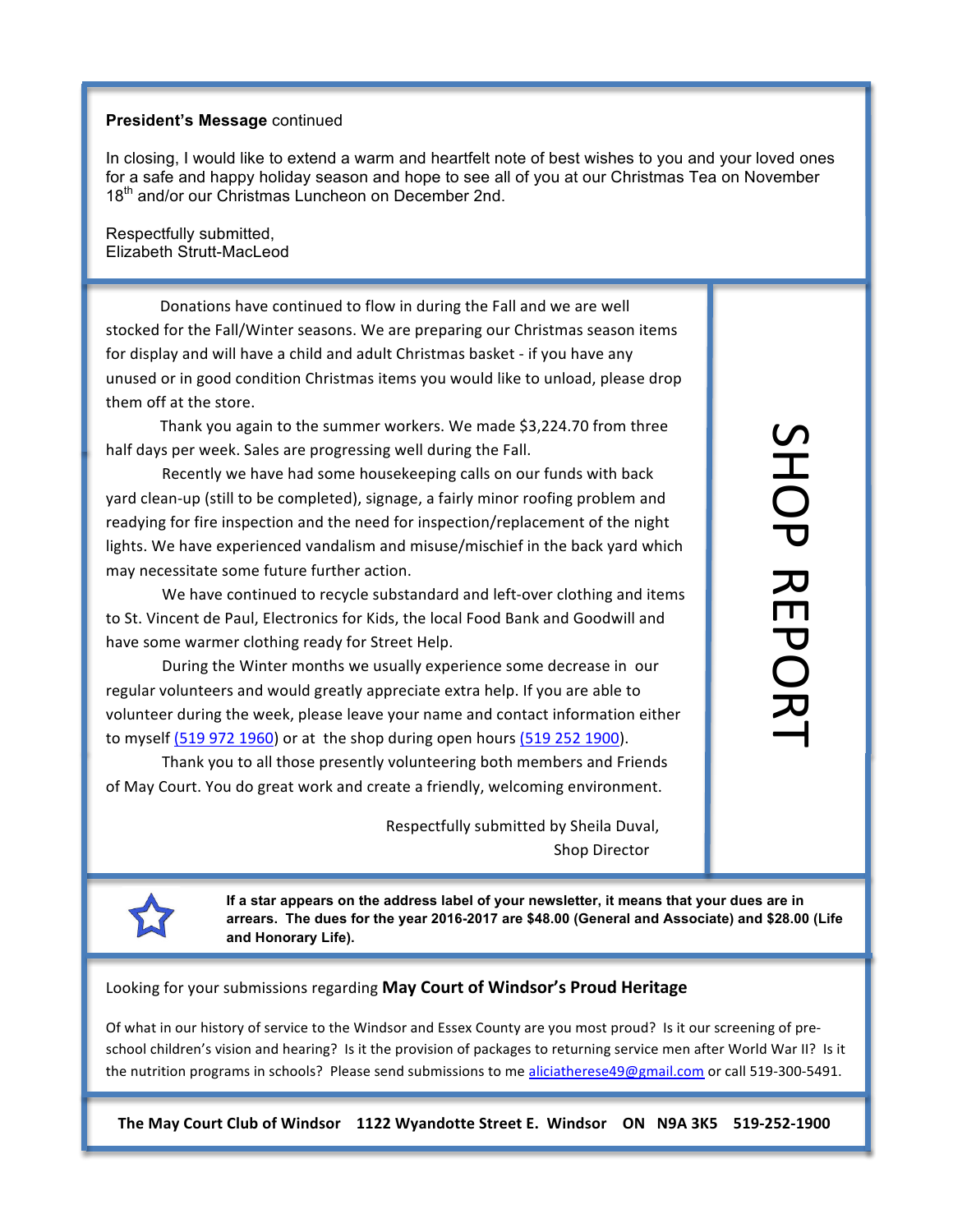

# Check this off your "To Do" List

Please check your Annual Report carefully to ensure that we have your name and address and other contact information correctly entered. While you have that report in front of you, please make the following corrections: Linda Molnar's email address is **llmolnar19@gmail.com** (NOTE: 2 "l"s before "Molnar19") My apologies to Linda for this recurring error in the member's roster.

Two new members were approved since the members roster was printed. They are **Olivia Simic,** 1024 Aspen Ridge, Belle River ON N0R 1A0 and **Sharon Leggett**, 3052 Arpino Avenue, Windsor ON N8N 0A7. Welcome to May Court Olivia and Sharon!

If it is difficult for you to attend meetings or one of our social events and would like to be driven to and from these events, please call the shop at 519-252-1900 and speak to the day manager about what event you would like to attend and leave your number so that a volunteer may call and make arrangements with you for each event. Kathy Roy will talk at the Christmas Tea about creating a volunteer list with names and locations to help match volunteers with requesting members.



**PROJECTS REPORT** PROJECTS#REPORT

Thank you to all who supported our three fundraising projects this year.

The fashion show was well attended and the fashions from Linda's on Dougall Road were appreciated by all who attended.

Thanks also for those members of the club who supported the Stratford Trip in August. We delighted in the play "Guys and Dolls" and had a lovely dinner at the Elmhurst Inn on the way home.

The Wine Tour in June was also well attended and we enjoyed shopping at Cindy's and our luncheon at Colasanti's.

Respectfully submitted by Milka Brown, Director of Projects.

### **A Gentle Reminder From Your Membership Treasurer…**

It is at our Annual General Meeting in September that many members pay their dues. However, members have until the end of December to submit dues without incurring a fine of \$5.00 (in addition to their dues). If you have not already done so, payment at our Christmas Tea or Luncheon would be most appreciated.

Dues for 2016-2017 are \$48.00 (General and Associate) and \$28.00 (Life and Honorary Life).

> Respectfully submitted, mary jane asick, Membership Treasurer



The May Court Club of Windsor 1122 Wyandotte Street E. Windsor ON N9A 3K5 519-252-1900